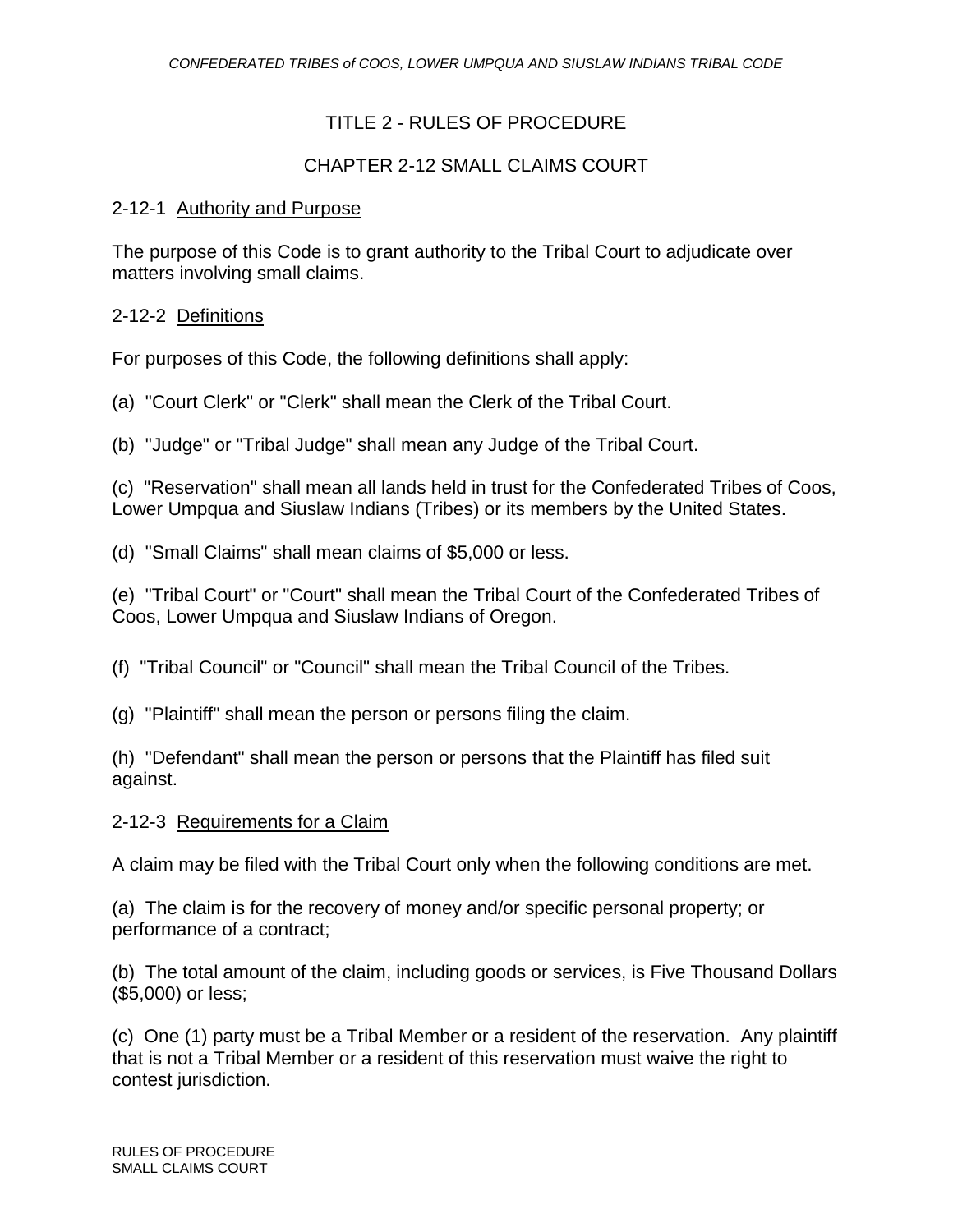(d) The loan or injury must have been within the service area, or for a contract claim, the contract must have been executed or to be performed within the service area.

(e) A good faith effort was made to collect the claim.

# 2-12-4 Time Limit on Actions

No claim may be filed more than one (1) year after the date that the plaintiff knew or should have known of the damage or injury that the claim is based on.

#### 2-12-5 Statement of What Can be Recovered

(a) The plaintiff may only recover one of the following, after a final judgment has been entered:

- (1) Money for the value of the claim;
- (2) The objects in controversy and the value of any loss/damage to the objects;
- (3) Work to be performed under a contract in dispute;
- (4) In kind payment, either in goods or services.
- (b) Interest can also be recovered on the value of the claim.

#### 2-12-6 Filing a Claim With the Court Clerk; Content and Form

A case shall begin upon filing with the Court Clerk a verified claim in the form that the Court has prescribed. The plaintiff shall sign the claim and verify under oath that as of the date of its filing each requirement in 2-12-3 has been met. The claim shall contain the name and mailing address of the plaintiff and of the defendant, followed by a simple statement of the claim. This statement shall include the amount of the claim and the date the actions allegedly occurred. With the claim the plaintiff shall include their affidavit stating that they meet all of the requirements in 2-12-3 of this Code, including the date that the damage or injury the claim is based on occurred.

#### 2-12-7 Notice; Content; Service

Upon the filing of a claim, the Court Clerk shall issue a notice in the form prescribed by the court, directed at the defendant, and shall contain a copy of the claim. The Court shall serve the notice and claim upon the defendant by certified mail at the defendant's last known address. The envelope shall be marked "Deliver to Addressee Only" and "Return Receipt Requested", and the date on the return slip will serve as the date upon which the notice and claim were served on the defendant.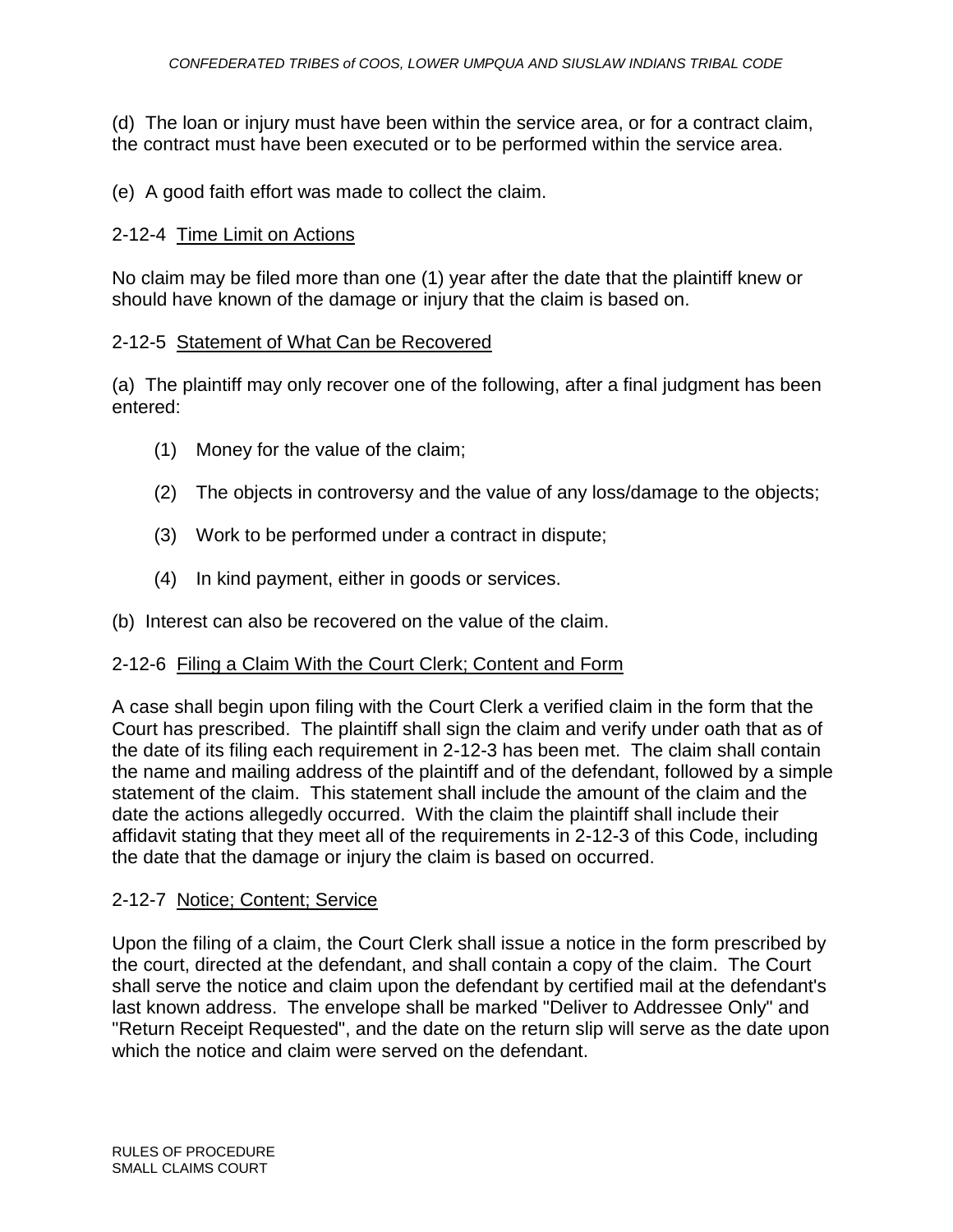# 2-12-8 Defendant's Rights and Liabilities

Within twenty-one (21) days after the defendant was served with the notice and the claim the defendant must either admit or deny the claim.

(a) If the defendant admits the claim, the defendant may settle by paying the plaintiff the amount of the filing fees and service expenses paid by the plaintiff, plus:

(1) Paying the amount of the claim, and mailing or providing proof of such payment to the court;

(2) Delivering the property in dispute to the plaintiff, and if applicable an amount of money equaling the value of the loss or damage to the property, and mailing or providing proof of delivery to the Court; or

(3) Completing performance of the promised service(s) and mailing or providing proof of performance to the Court.

#### (b) If the defendant denies the claim, the matter may be settled by:

(1) filing a written request, in the form prescribed by the court, demanding a hearing in the Tribal Court, or

(2) filing a counterclaim along with a demand for a hearing.

#### 2-12-9 Counterclaims

A defendant may make a counterclaim, on any claim that the defendant may have against the plaintiff and that arises out of the same transaction or occurrence that is the subject matter of the claim filed by the plaintiff. The counterclaim must be filed with the Tribal Court Clerk within twenty-one (21) days after receiving the claim filed by the plaintiff. The Court Clerk will then serve the plaintiff with the counterclaim by certified mail at the plaintiff's last known address. The defendant is limited to recovery of the same amount, goods and services, as in 2-12-5.

#### 2-12-10 Hearing

If a defendant demands a hearing, the Court Clerk shall mail to the parties notice of the hearing. In the notice of the hearing, the Court Clerk shall instruct the parties that they need to bring witnesses, documents and other evidence pertinent to the controversy. If a counterclaim was filed by the defendant, the notice of hearing shall be accompanied by such counterclaim. No formal pleading other than the claim shall be necessary. The hearing will be informal and only the parties and their witnesses, and spokespersons who appear at no charge and are immediate family members of a party, will be allowed to address the court.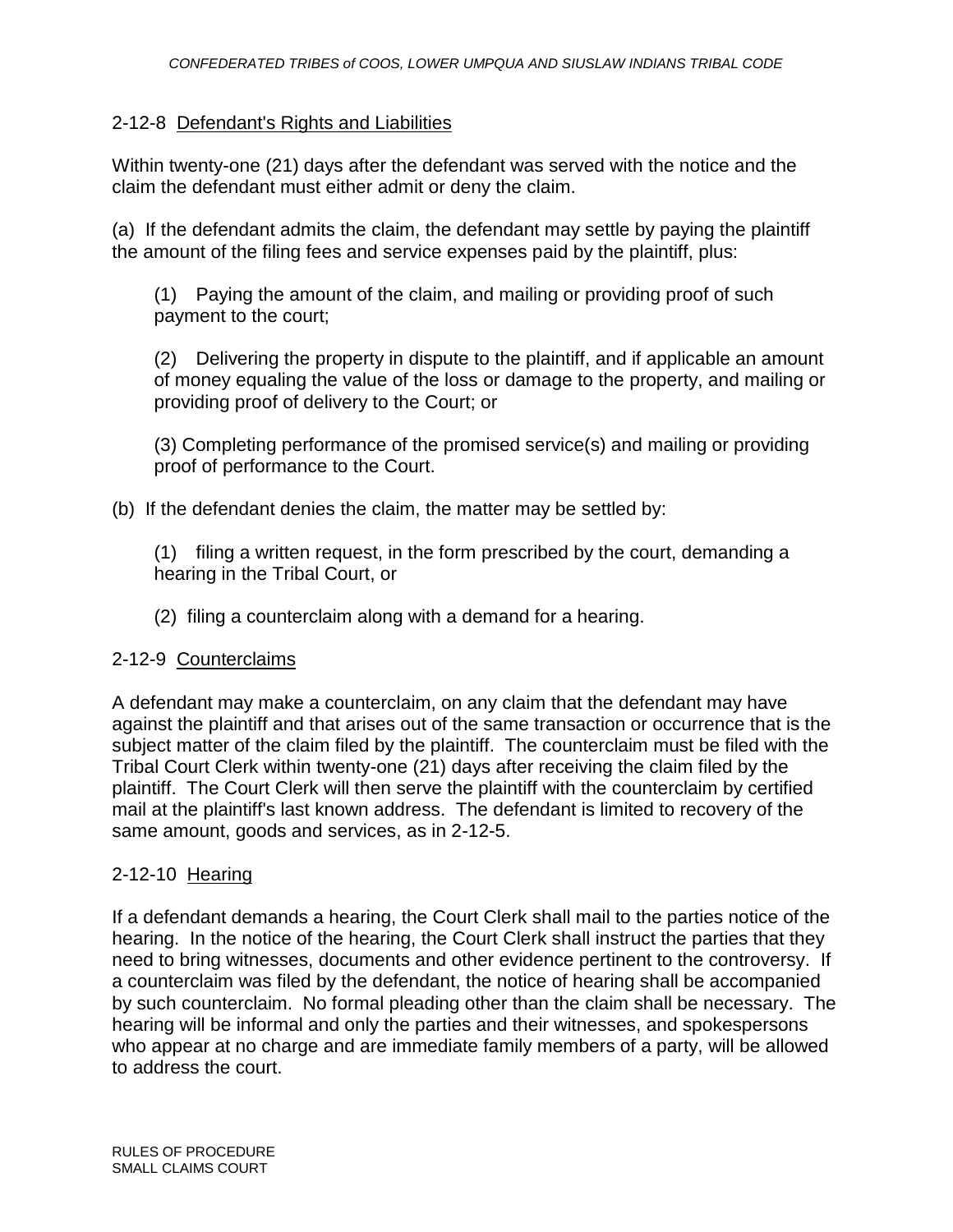### 2-12-11 No Attorneys

Notwithstanding any provision of tribal law to the contrary, attorneys are not permitted to represent or advise a party in a small claims court case.

#### 2-12-12 Time Extension

If one of the two parties wishes to extend the time, in order to make formal appearances to the Court, the party must file a written request with the court. The requested extension can be no longer than thirty (30) days. The Court may only grant one extension per party.

#### 2-12-13 Default

If the defendant fails to pay the claim, demand a hearing, or show up for the hearing, upon written request from the plaintiff, the Clerk shall enter a judgment against the defendant for the relief claimed, plus the amount of the small claims filing fees and service expenses paid by the plaintiff. If the plaintiff fails to show up for the hearing, upon written request from the defendant, the Clerk shall dismiss the case, or if a counterclaim has been filed, enter a judgment for the amount of the claim plus fees and service expenses paid by the defendant. A default judgment may not be entered for failure to appear at the hearing through no fault of the party who failed to appear.

#### 2-12-14 Final Judgment as Final Decree

When entered, the final judgment shall document a final decree of the rights and obligations of both parties regarding the claims and counterclaims made by the plaintiff and the defendant. The judgment will remain valid for seven (7) years.

#### 2-12-15 Action/Petition to Set Aside Final Judgment

(a) A final judgment entered shall not influence nor bar the rights of either party to petition the Court to set aside or amend the final judgment for fraud, duress, accident, mistake, or other grounds recognized as reasonable under Tribal Law.

(b) The Court may retain jurisdiction of a case for one (I) year following the entry of final judgment in all matters.

#### 2-12-16 Applicable Law

The Court in resolving claims under this Code will use the substantive law of the State of Oregon unless that law conflicts with the law of the Tribes. In the event of conflict, Tribal law will govern.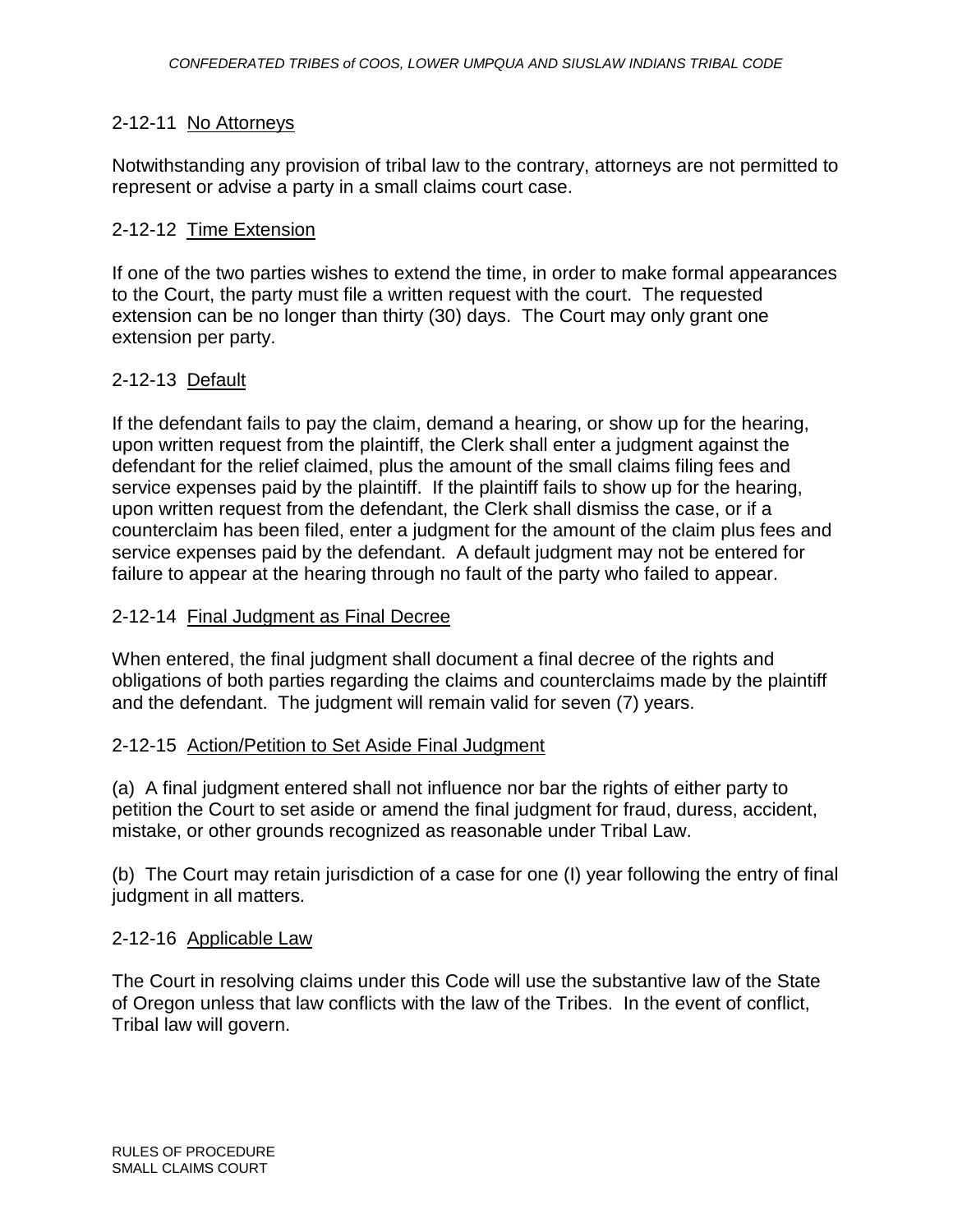## 2-12-17 Brochure Describing Proceedings; Content, Form and Distribution

The Court shall develop and print a brochure describing the requirements, nature and effect of the proceedings. The brochure shall be distributed by the Court and shall state in clear English the following:

(a) A short summary of the provisions and procedures established by this Code.

(b) A statement in boldface type that with the entry of a final judgment, all rights and obligations of both parties including property and monetary gains will be permanently ended without right of appeal, except that either person may petition the Court to set aside the final judgment for fraud, duress, accident, mistake or other grounds recognized under tribal law.

(c) A list of the items or services that a party can receive if the judge rules in favor of that party.

#### 2-12-18 Fees

The Court shall collect a fee from the plaintiff for filing a claim, a fee from the defendant if a counterclaim is filed, and also from the defendant a fee for requesting a hearing with the Tribal Court. This fee will cover the cost of the court's time and the distribution of the brochure, and other costs the Court may incur in processing the case. The amount of the fees shall be set by the Judge and approved by a resolution of the Tribal Council.

#### 2-12-19 Sovereign Immunity

This Code shall not waive the sovereign immunity of the Tribes except as to counterclaims against the Tribes when the Tribes are a plaintiff in a case brought under this Code.

#### 2-12-20 Fiscal Office Authority

This Code shall not be construed to reduce the authority of the Tribes' Fiscal Office to deduct sums owed to the Tribes from paychecks and other payments.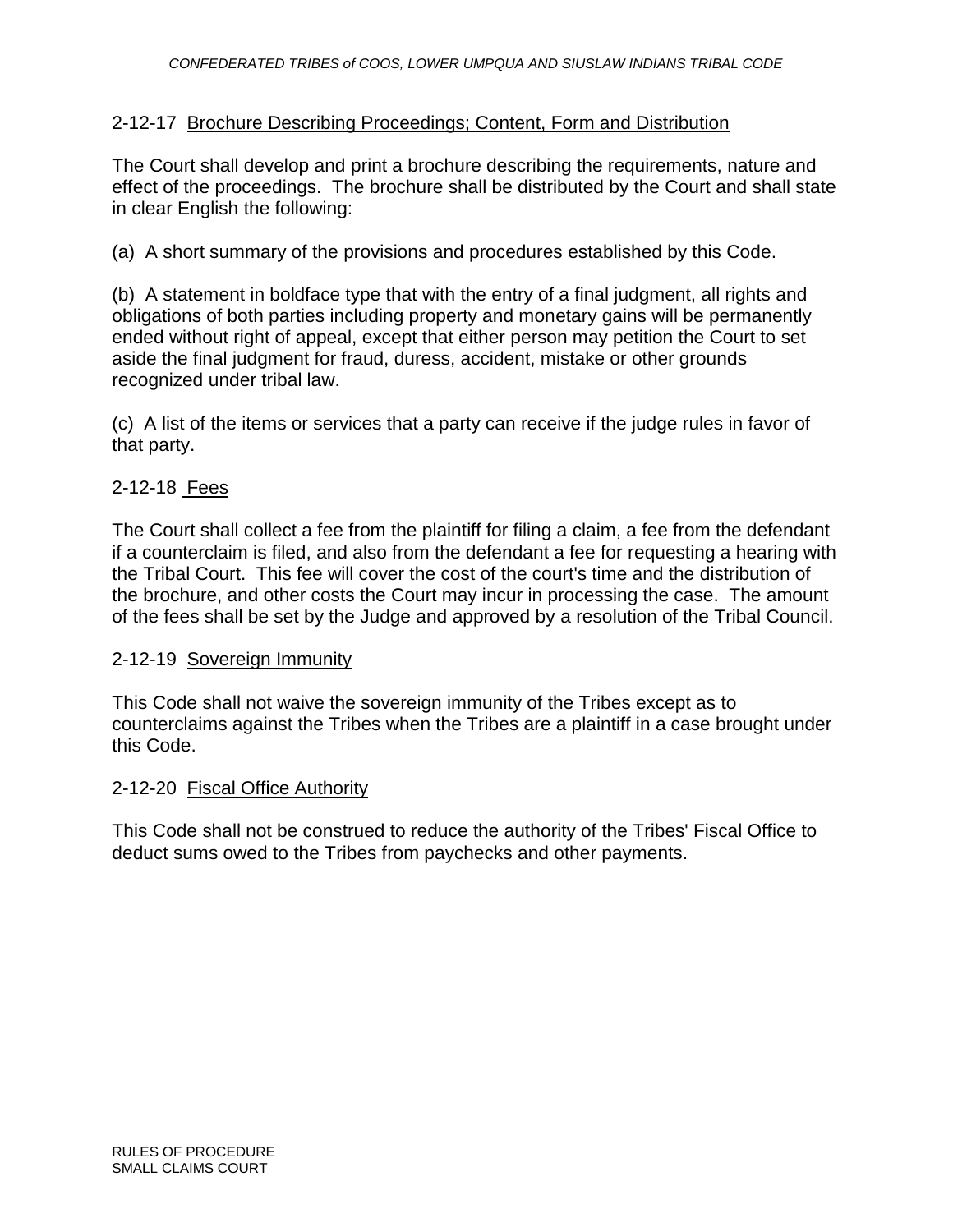# APPENDIX A

# LEGISLATIVE HISTORY AND EDITORIAL CHANGES

RULES OF PROCEDURE SMALL CLAIMS COURT